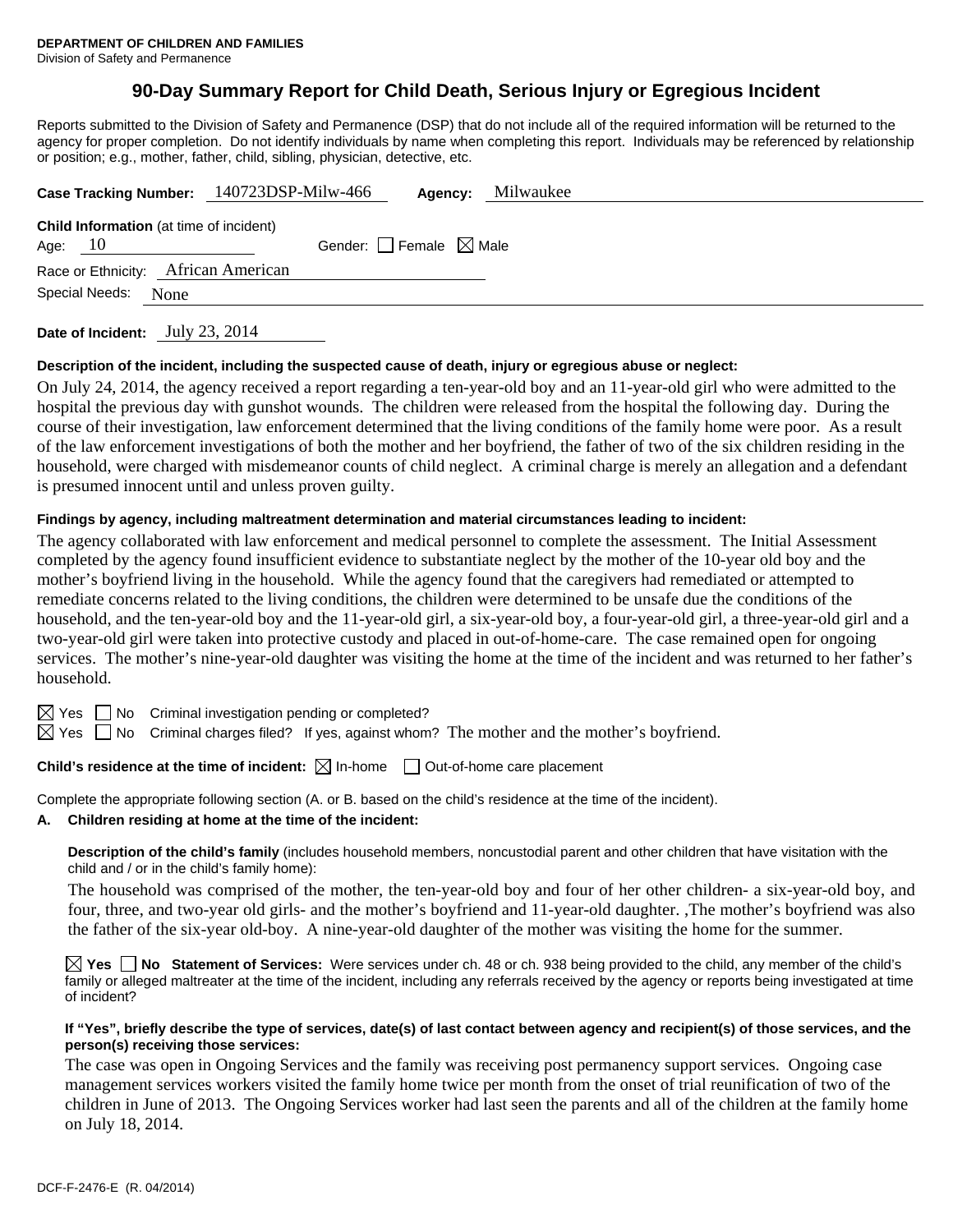The case was also open for Initial Assessment related to a referral of January 3, 2014, alleging physical abuse by the mother. The Initial Assessment Specialist last contacted four of the children at their school on February 6, 2014.

### **Summary of all involvement in services as adults under ch. 48 or ch. 938 by child's parents or alleged maltreater in the previous five years:** (Does not include the current incident.)

On August 9, 2012, the agency screened-in an allegation of physical abuse and allegations of neglect by the mother. The Initial Assessment found a preponderance evidence to substantiate maltreatment of physical abuse. The Initial Assessment found insufficient evidence to substantiate for neglect. The children were determined to be unsafe, taken into protective custody and placed in out-of-home care. The children were later reunified with their mother and the case remained open in Ongoing Services for post-permanency support services.

#### **Summary of actions taken by the agency under ch. 48, including any investigation of a report or referrals to services involving the child, any member of the child's family living in this household and the child's parents and alleged maltreater.** (Does not include the current incident.)

(Note: Screened out reports listed in this section may include only the date of the report, screening decision, and if a referral to services occurred at Access. Reports that do not constitute a reasonable suspicion of maltreatment or a reason to believe that the child is threatened with harm are not required to be screened in for an initial assessment, and no further action is required by the agency.)

On August 15, 2006, the agency screened-in an allegation of neglect by the mother. The Initial Assessment found insufficient evidence to substantiate for neglect and the children were assessed as safe. The mother was offered services, but declined.

On August 7, 2007, the agency screened-in an allegation of neglect by the mother. The Initial Assessment found insufficient evidence to substantiate for neglect and the children were assessed as safe. The mother was offered and accepted in-home case management services. In-home services provided through August of 2008.

On January 7, 2008, the agency screened-in an allegation of sexual abuse by an unknown maltreater. The Initial Assessment found insufficient evidence to substantiate for abuse. The family continued to be served through in-home case management services.

On August 9, 2012, the agency screened-in an allegation of physical abuse and neglect by the mother. The Initial Assessment conducted by the agency found a preponderance evidence to substantiate maltreatment of physical abuse by the mother. The Initial Assessment found insufficient evidence to substantiate neglect. The children were determined to be unsafe, taken into protective custody and placed in out-of-home care. The seven-year-old daughter was placed with her father. A child in Need of Protection or Services petition was filed with the court for the other six children. The children were later reunified with their mother and the case remained open in Ongoing Services for post-permanency support services.

On January 31, 2014, the agency screened in an allegation of physical abuse by the mother. The Initial Assessment found insufficient evidence to substantiate for abuse.

On July 24, 2014, the agency screened out a duplicate report.

### **Summary of any investigation involving the child, any member of the child's family and alleged maltreater conducted under ch. 48 and any services provided to the child and child's family since the date of the incident:**

The agency collaborated with law enforcement and medical personnel to complete the assessment. The Initial Assessment completed by the agency found insufficient evidence to substantiate neglect by the mother and the mother's boyfriend. While the agency found that the caregivers had remediated or attempted to remediate concerns related to the living conditions, the children were determined to be unsafe due to the conditions of the household, and the ten-year-old boy and the 11-year-old girl, a six-year-old boy, a four-year-old girl, a three-year-old girl and a two-year-old girl were taken into protective custody and placed in out-of-home-care. The nine-year-old daughter of the father's girlfriend was visiting the home at the time of the incident and was returned to her biological father's household.

# **B. Children residing in out-of-home care (OHC) placement at time of incident:** No

**Description of the OHC placement and basis for decision to place child there:** N/A

**Description of all other persons residing in the OHC placement home:** N/A